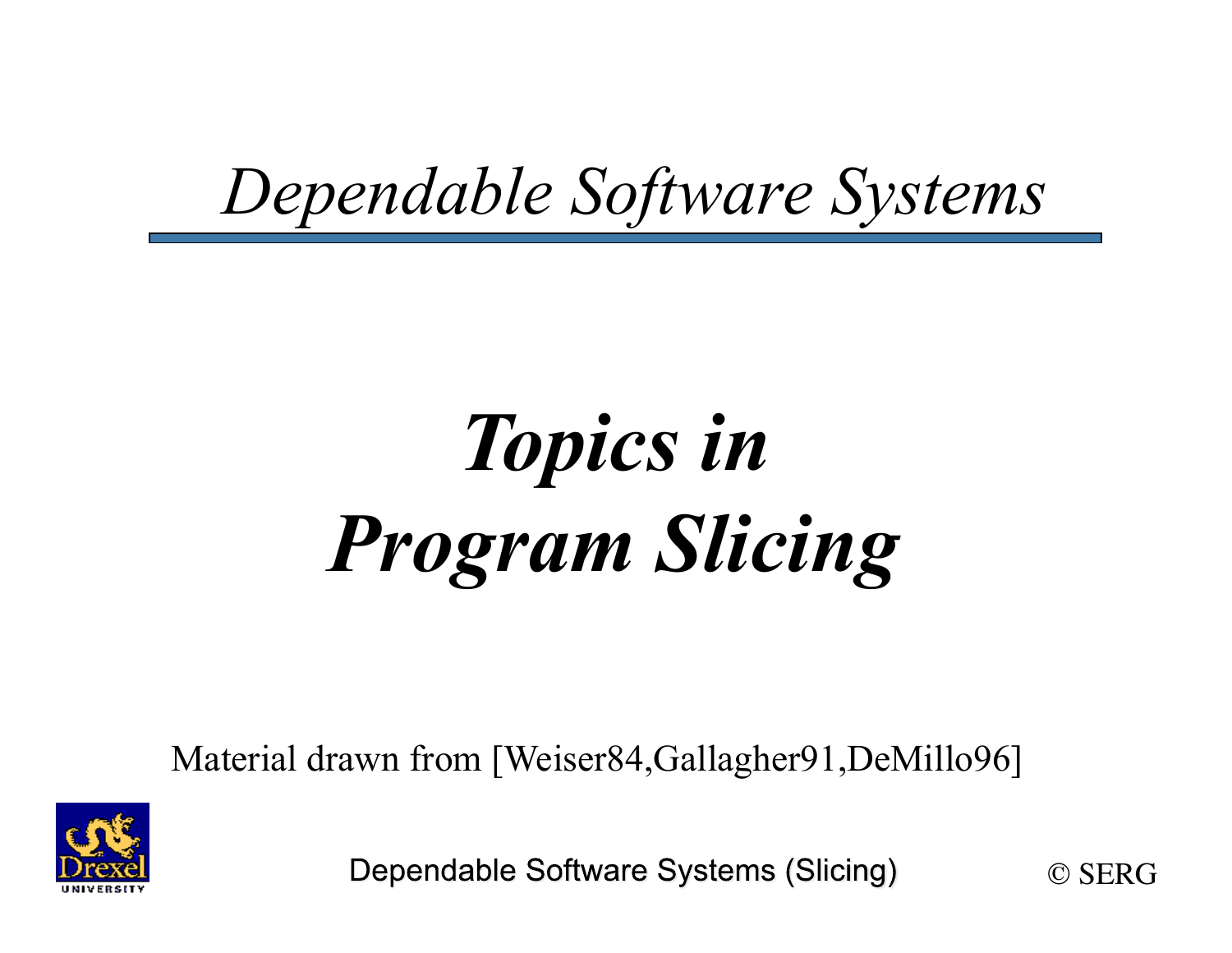## *What is a Program Slice?*

- A program slice is a subset of a program.
- Program slicing enables programmers to view subsets of a program by filtering out code that is not relevant to the computation of interest.
- *E.g.*, if a program computes many things, including the average of a set of numbers, slicing can be used to isolate the code that computes the average.



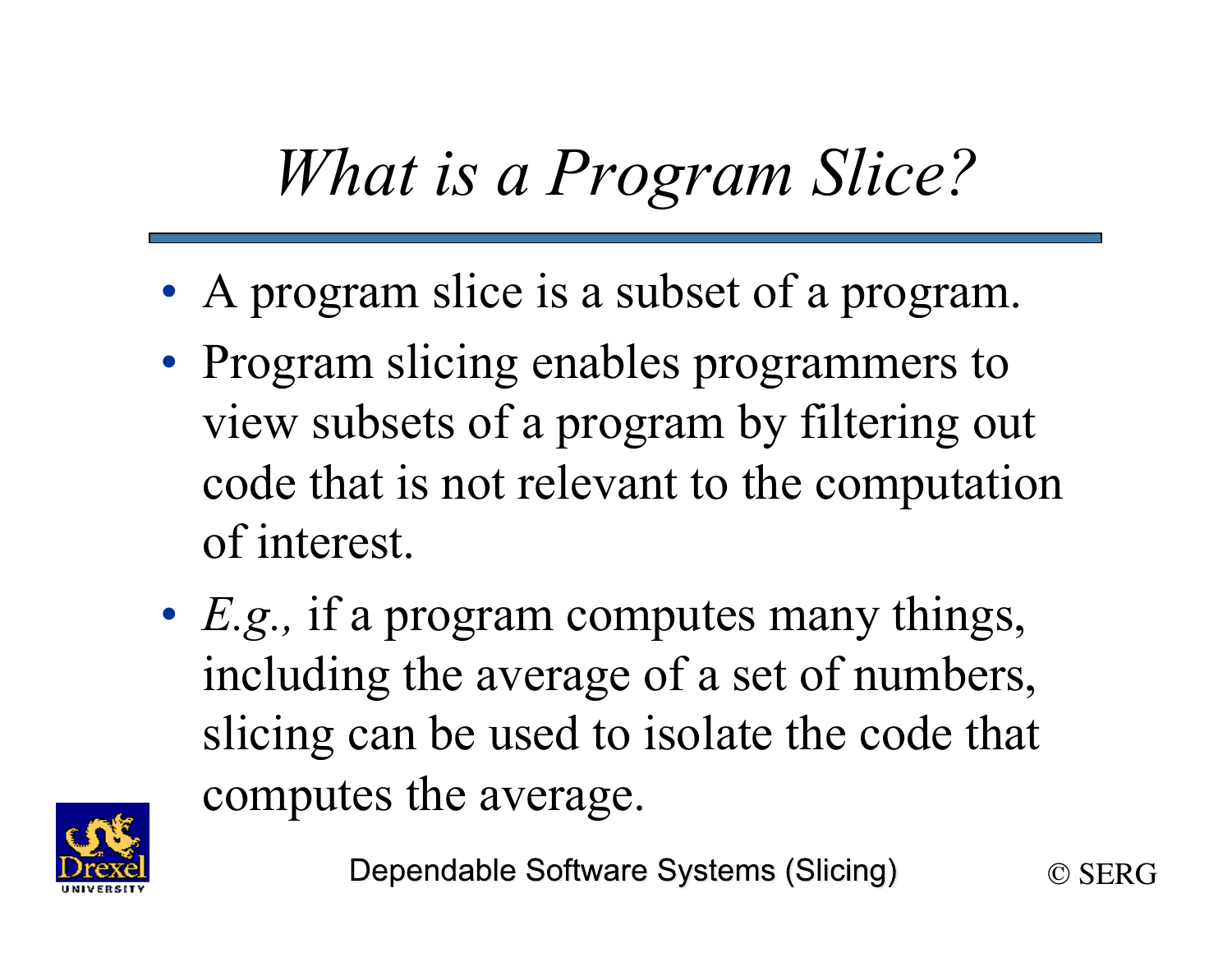## *Why is Program Slicing Useful?*

- Program slices are more manageable for testing and debugging.
- When testing, debugging, or understanding a program, most of the code in the program is irrelevant to what you are interested in.
- Program slicing provides a convenient way of filtering out *"irrelevant"* code.
- Program slices can be computed automatically by statically analyzing the data and control flow of the program.



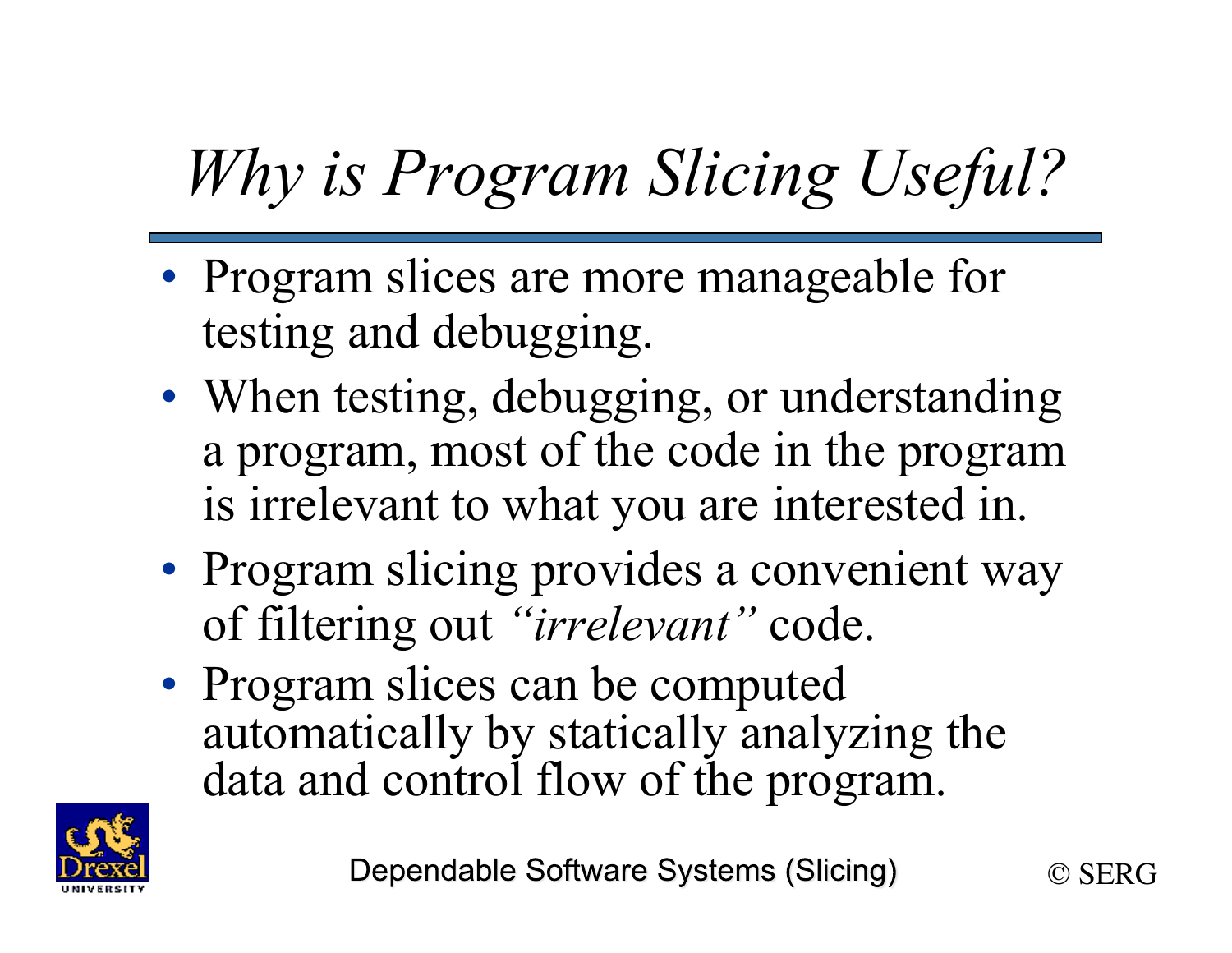## *Definition of Program Slice*

- Assume that:
	- *P* is a program.
	- *V* is the set of variables at a program location (line number) *n.*
- A slice *S(V,n)* produces the portions of the program that contribute to the value of *V* just before the statement at location *n* is executed.
- *S(V,n)* is called the *slicing criteria*.

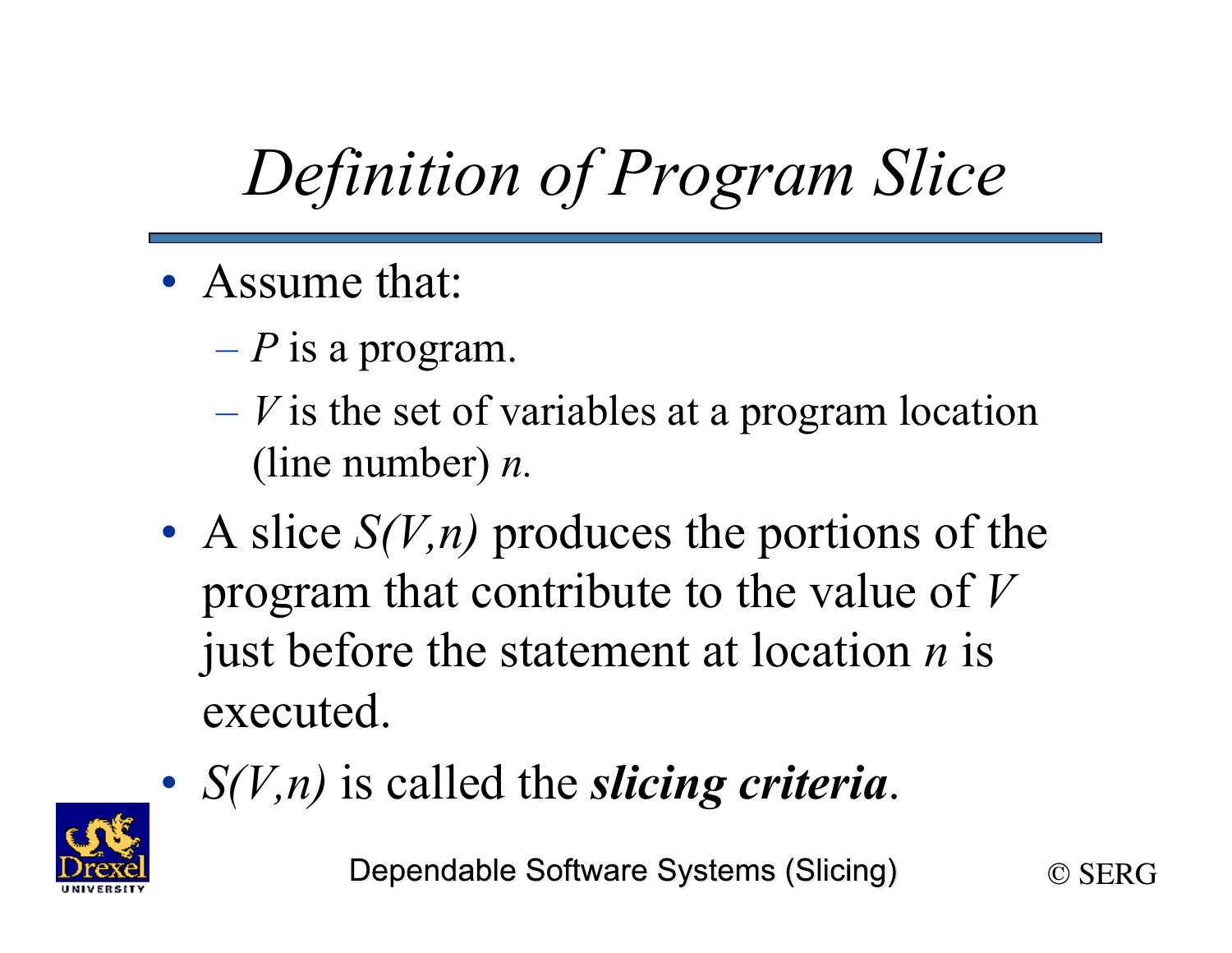*A Program Slice Must Satisfy the Following Conditions:* 

- Slice *S(V,n)* must be derived from *P* by deleting statements from *P*.
- Slice *S(V,n)* must be syntactically correct.
- For all executions of *P*, the value of *V* in the execution of *S(V,n)* just before the location *n* must be the same value of *V* in the execution of the program *P* just before location *n*.



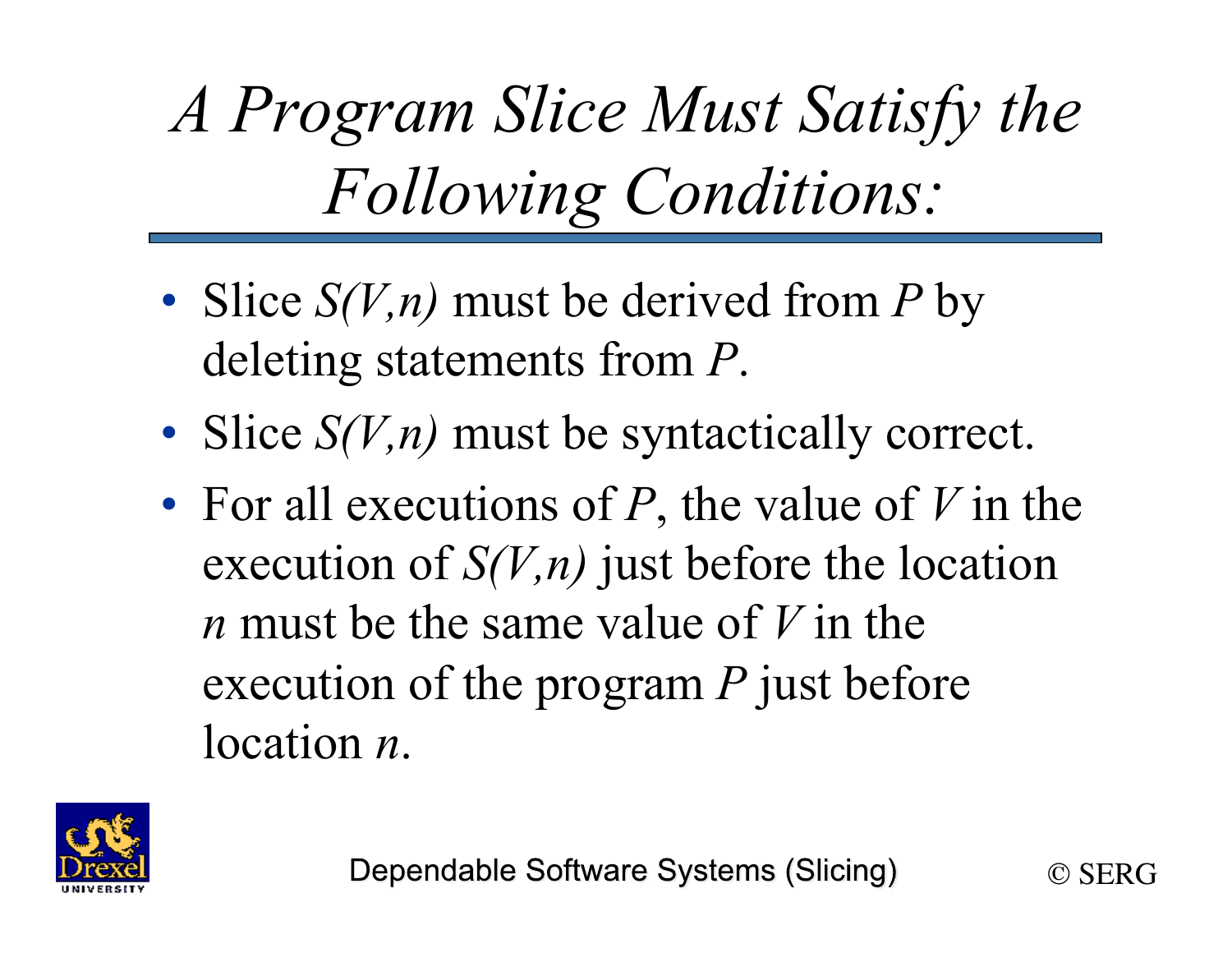### *Example:*

#### *Assume the Following Program ...*

| З.<br>7.<br>9. | main() $\{$<br>int mx, mn, av;<br>2. int tmp, sum, num;<br>4. $tmp = readInt():$<br>$5. \,$ mx = $\,$ tmp;<br>$6. \text{mn} = \text{tmp};$<br>$sum = tmp$<br>8. $num = 1$ ; | 11.<br>12.<br>13.<br><b>14.</b><br><b>15.</b><br><b>16.</b><br>17 <sub>1</sub><br><b>18.</b><br>19.<br>20 | 10. while(tmp $>= 0$ )<br>if $(mx < tmp)$<br>$mx = tmp;$<br>if (mn $>$ tmp)<br>$mn = tmp$<br>$sum + = tmp$<br>$+ + num$<br>$tmp = readInt():$ | 21. $av = sum / num$ ;<br>22. $print("hMax=%d", mx);$<br>$23.$ printf("\nMin=%d", mn);<br>24. printf("\nAvg=%d", av);<br>25. printf("\nSum=%d", sum);<br>26. printf("\nNum=%d", num); |  |
|----------------|-----------------------------------------------------------------------------------------------------------------------------------------------------------------------------|-----------------------------------------------------------------------------------------------------------|-----------------------------------------------------------------------------------------------------------------------------------------------|---------------------------------------------------------------------------------------------------------------------------------------------------------------------------------------|--|
|----------------|-----------------------------------------------------------------------------------------------------------------------------------------------------------------------------|-----------------------------------------------------------------------------------------------------------|-----------------------------------------------------------------------------------------------------------------------------------------------|---------------------------------------------------------------------------------------------------------------------------------------------------------------------------------------|--|



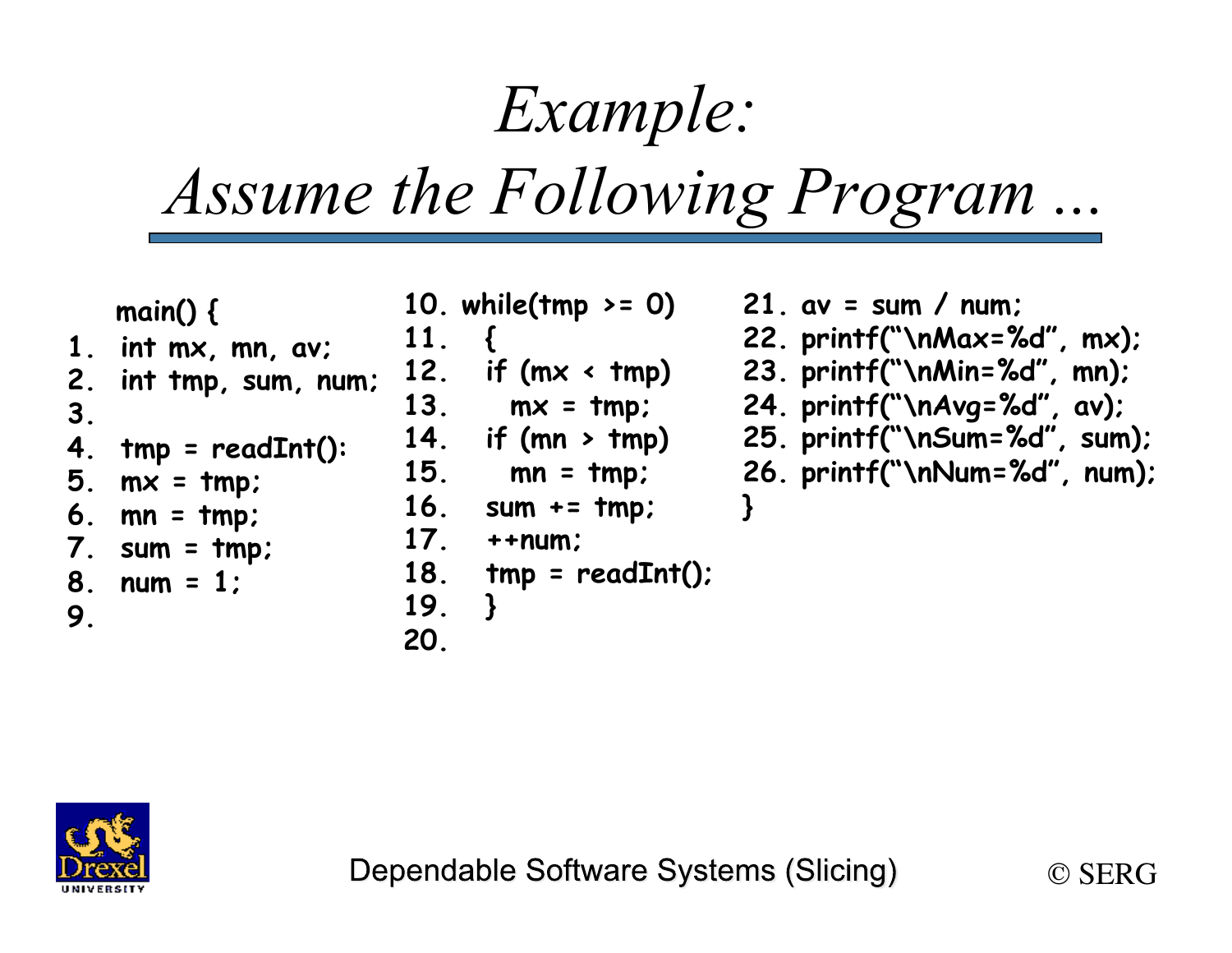#### *Slice S(num,26)*

```
 main() { 
2. int tmp, num; 
4. tmp = readInt(): 
8. num = 1; 
10. while(tmp >= 0) 
11. { 
17. ++num; 
18. tmp = readInt(); 
19. } 
26. printf("\nNum=%d", num); 
 }
```


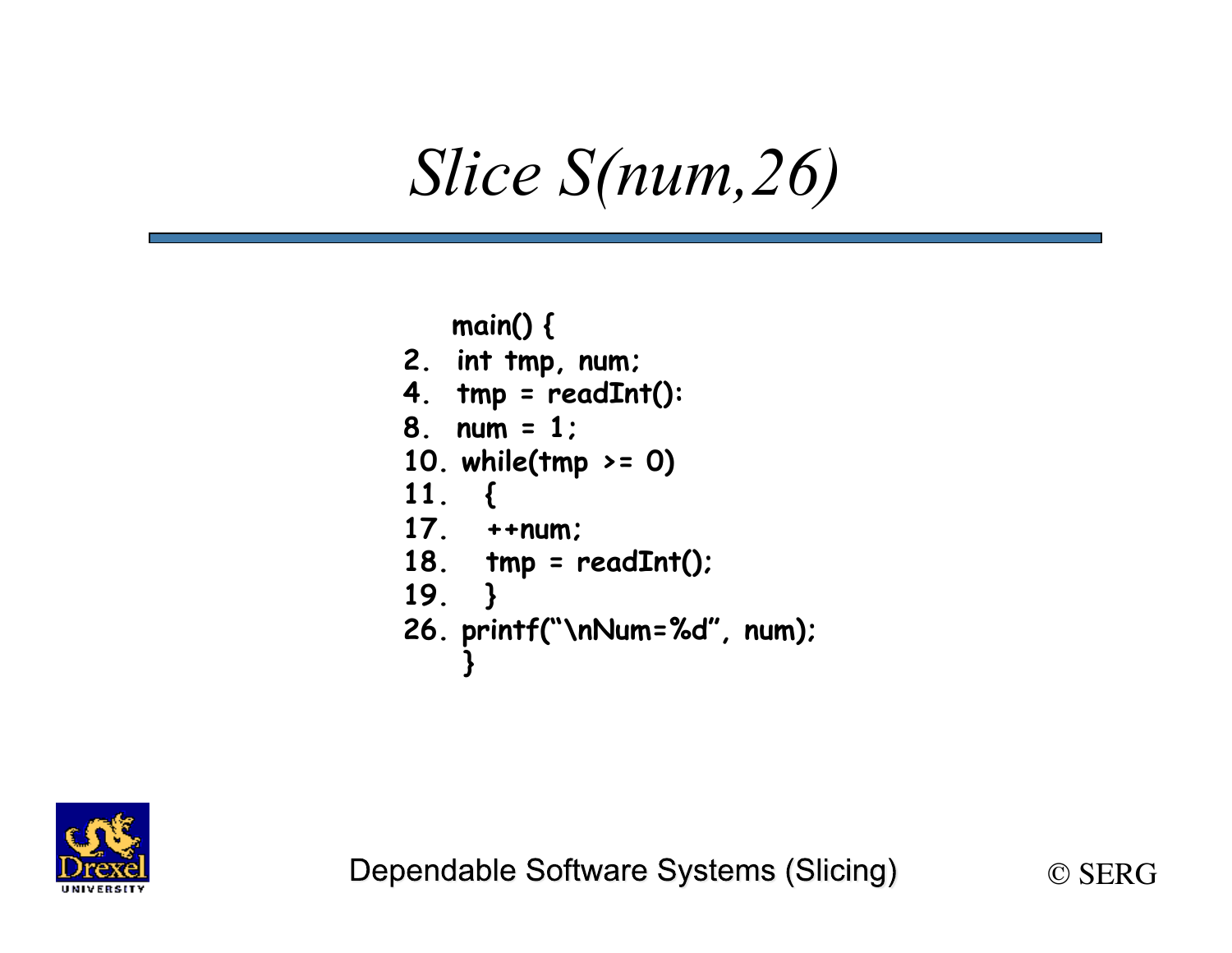#### *Slice S(sum, 25)*

```
 main() { 
2. int tmp, sum; 
4. tmp = readInt(): 
7. sum = tmp; 
10. while(tmp >= 0) 
11. { 
16. sum += tmp; 
18. tmp = readInt(); 
19. } 
25. printf("\nSum=%d", sum); 
}
```


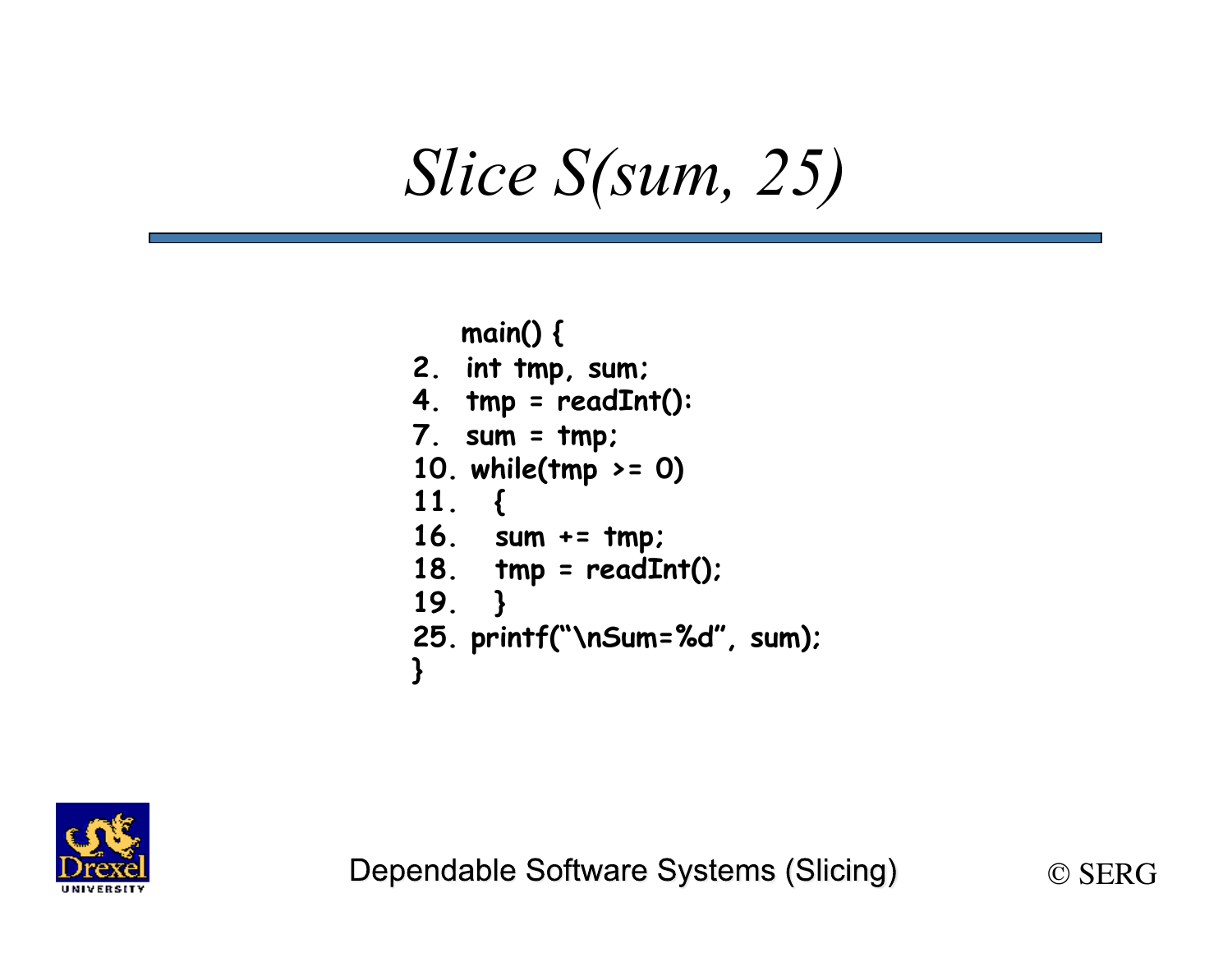#### *Slice S(av, 24)*

#### **main() { 1. int av; 2. int tmp, sum, num; 4. tmp = readInt(): 7. sum = tmp; 8. num = 1; 10. while(tmp >= 0) 11. { 16. sum += tmp; 17. ++num; 18. tmp = readInt(); 19. } 21. av = sum / num; 24. printf("\nAvg=%d", av); }**



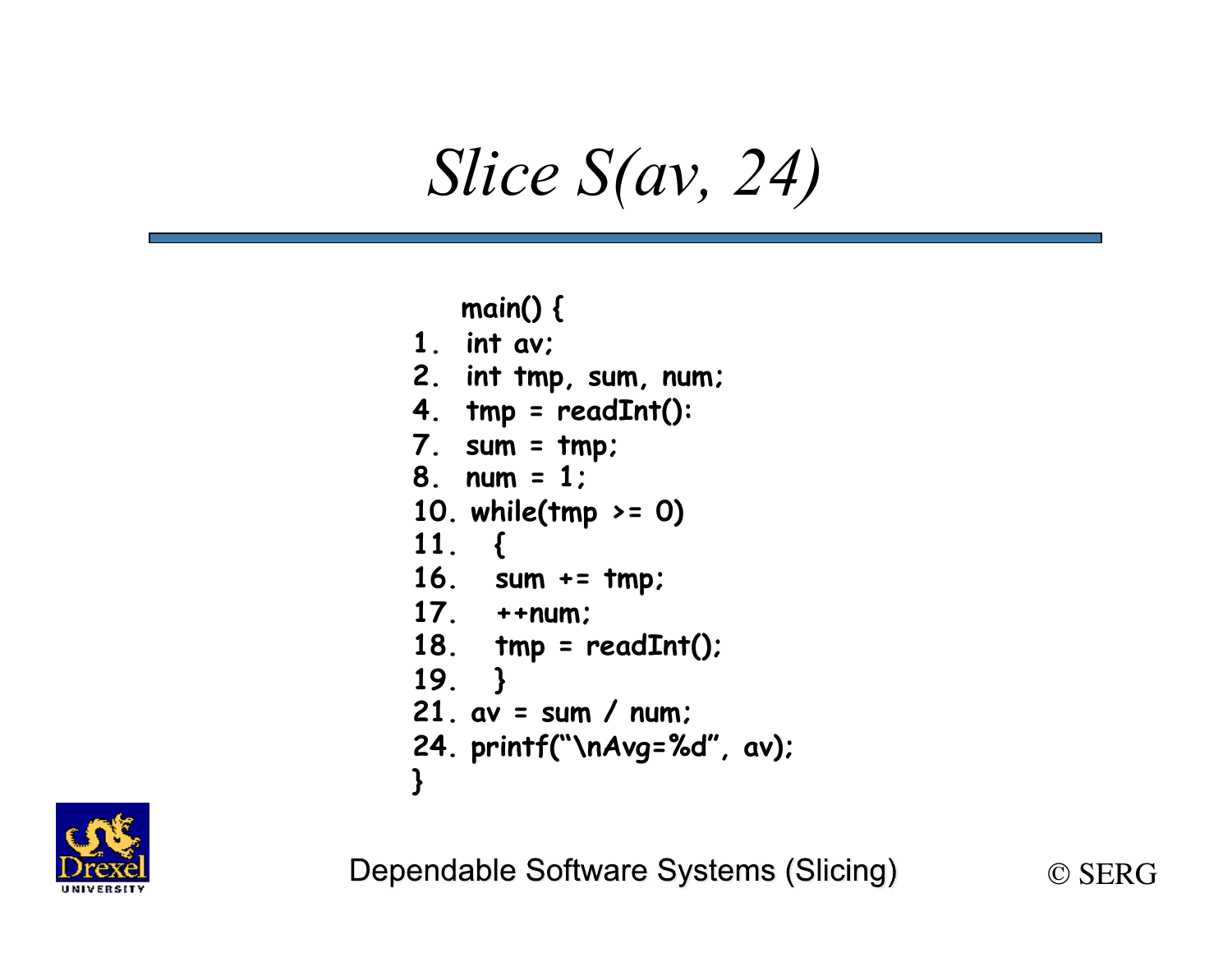#### *Slice S(mn, 23)*

```
 main() { 
1. int mn; 
2. int tmp; 
4. tmp = readInt(): 
6. mn = tmp; 
10. while(tmp >= 0) 
11. { 
14. if (mn > tmp) 
15. mn = tmp; 
18. tmp = readInt(); 
19. } 
23. printf("\nMin=%d", mn); 
}
```


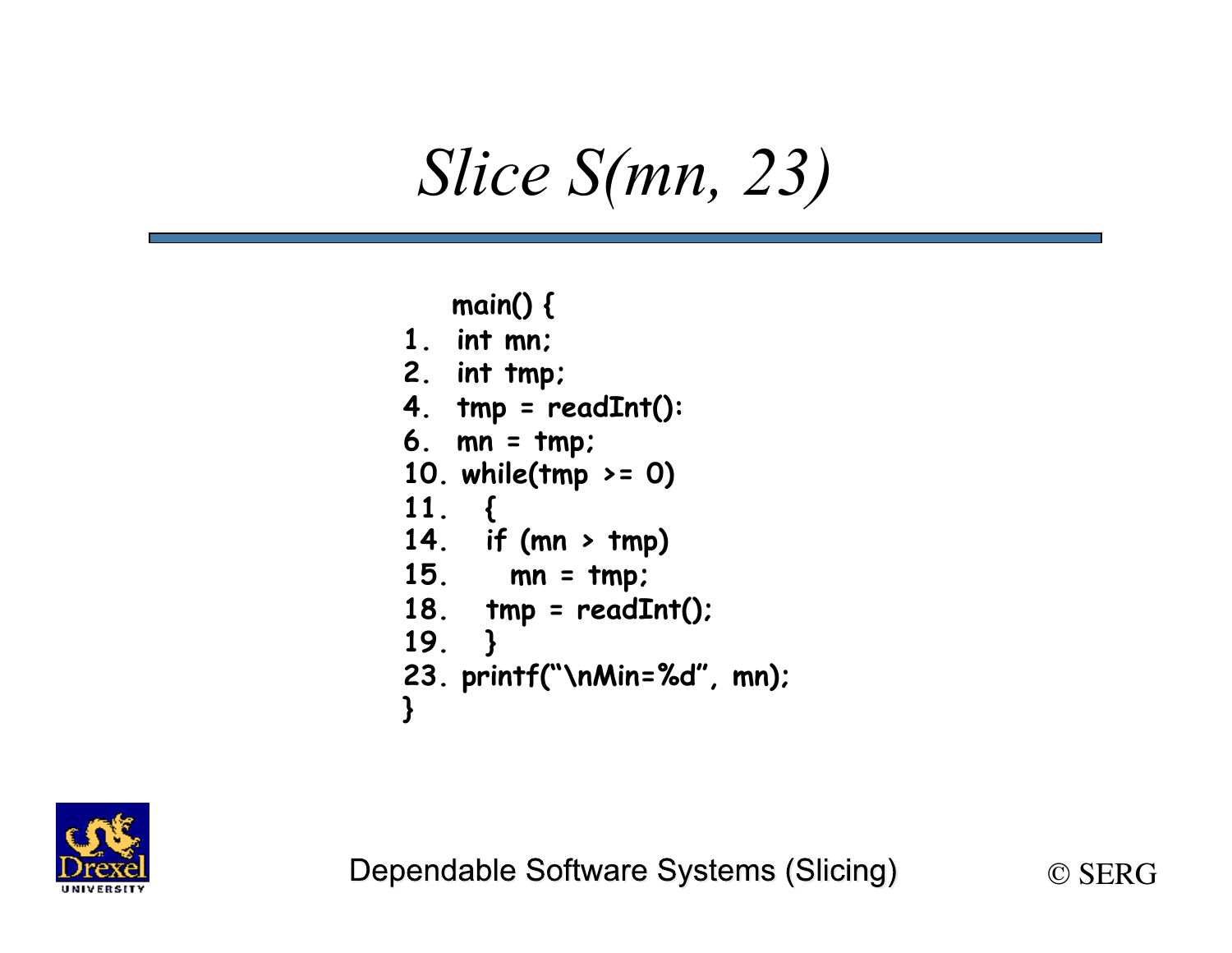#### *Slice S(mx, 22)*

 **main() { 1. int mx; 2. int tmp; 4. tmp = readInt(): 5. mx = tmp; 10. while(tmp >= 0) 11. { 12. if (mx < tmp) 13. mx = tmp; 18. tmp = readInt(); 19. } 22. printf("\nMax=%d", mx); }** 



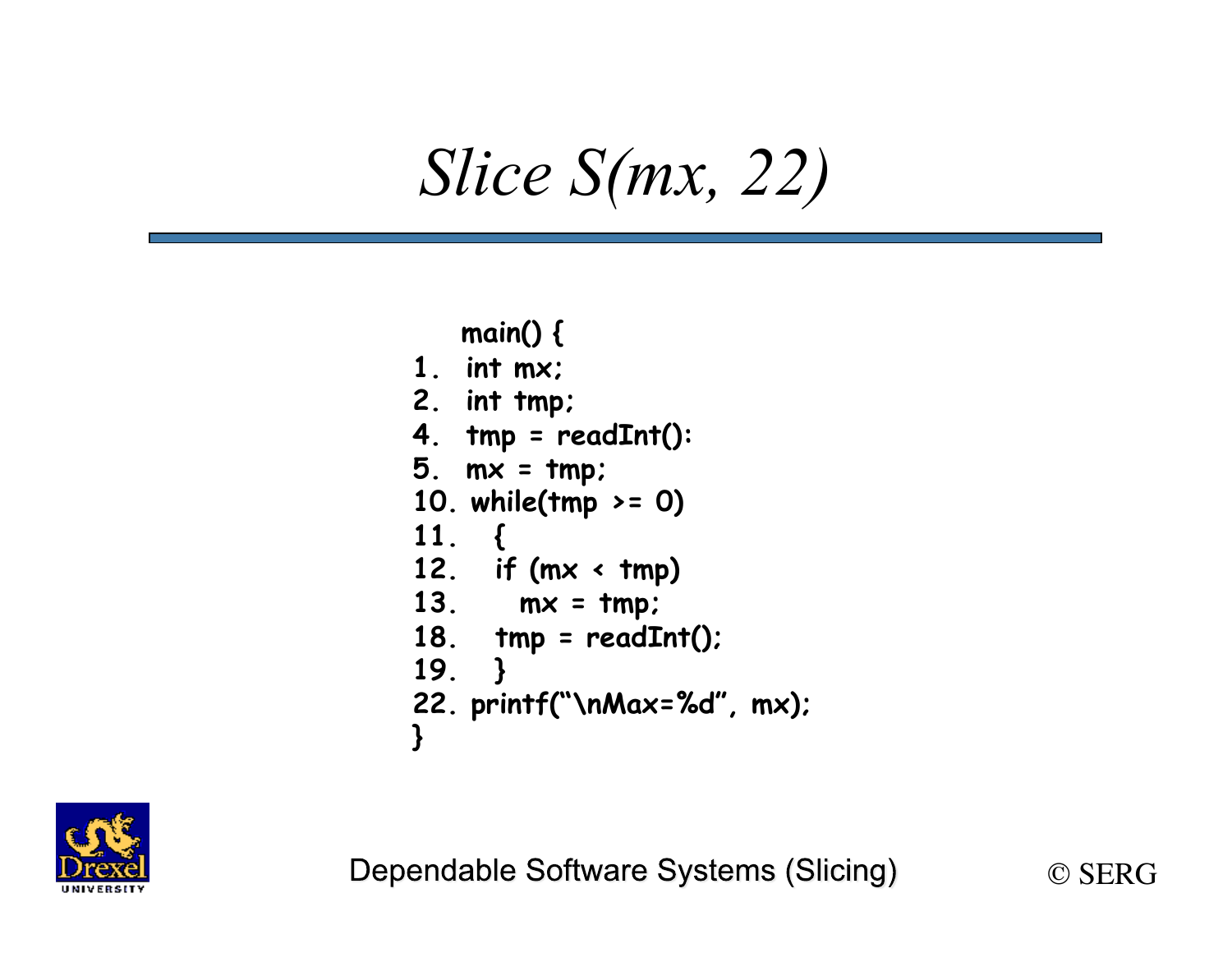*Observations about Program Slicing* 

- Given a slice *S(X,n)* where variable *X*  depends on variable *Y* with respect to location *n*:
	- All **d-uses** and **p-uses** of *Y* before *n* are included in *S(X,n)*.
	- The **c-uses** of *Y* will have no effect on *X* unless *X* is a **d-use** in that statement.
- Slices can be made on a variable at any location.



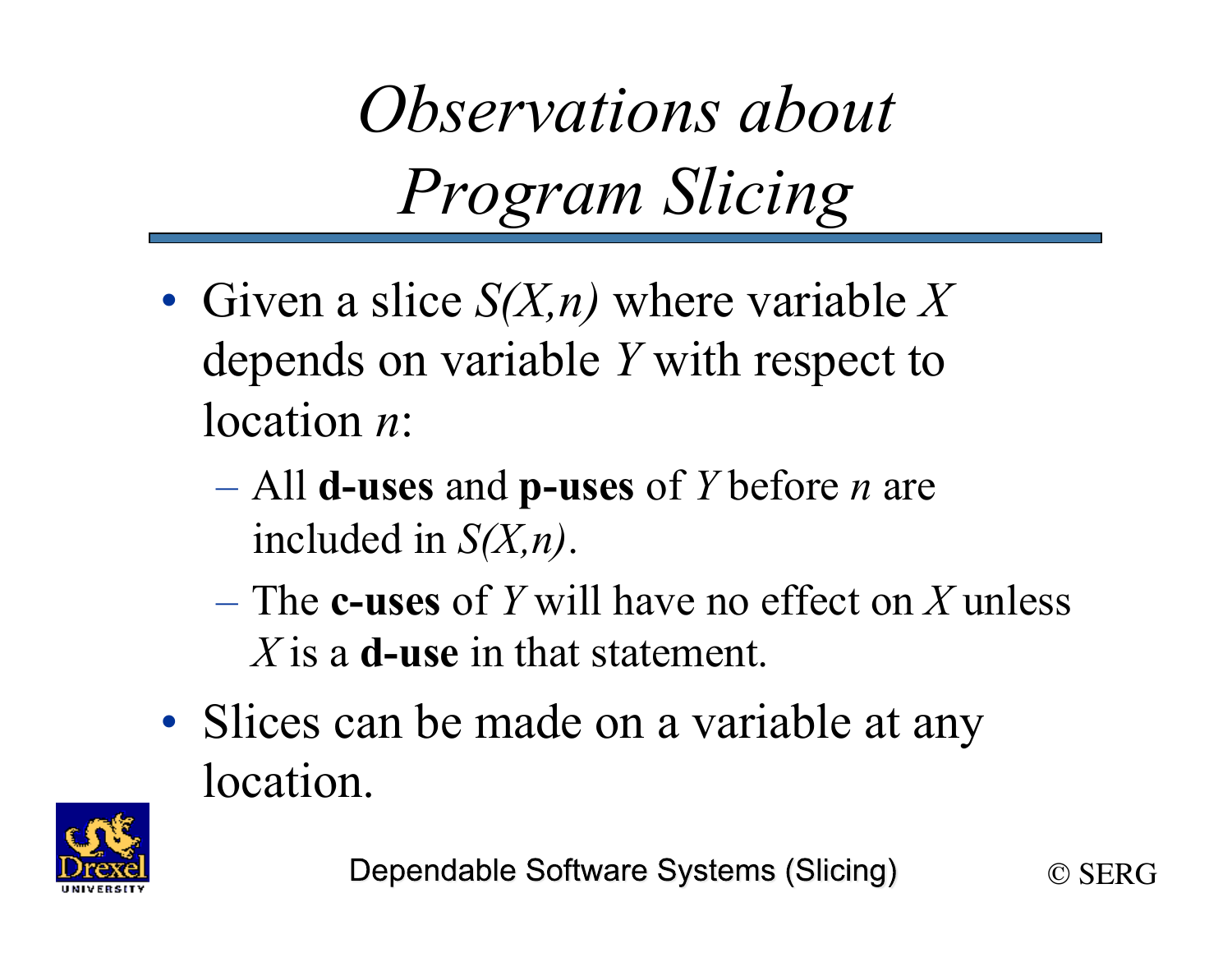## *Program Slicing Process*

- Select the slicing criteria *(i.e.,* a variable or a set of variables and a program location).
- Generate the program slice(s).
- Perform testing and debugging on the slice (s). During this step a sliced program may be modified.
- Merge the modified slice with the rest of the modified slices back into the original



program.

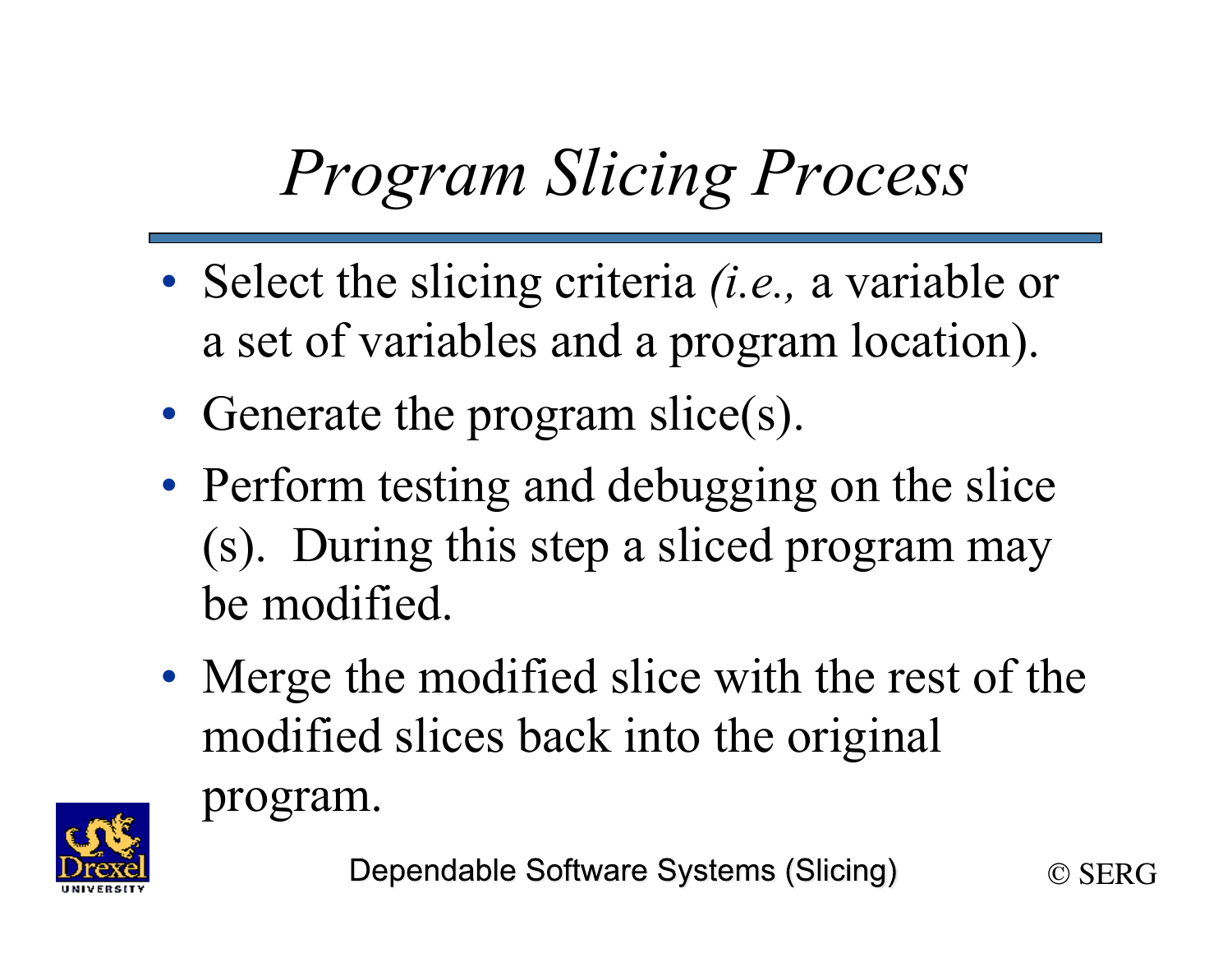## *Tools for Program Slicing*

- **Spyder**
	- A debugging tool based on program slicing.
- **Unravel**
	- A program slicer for ANSI C.